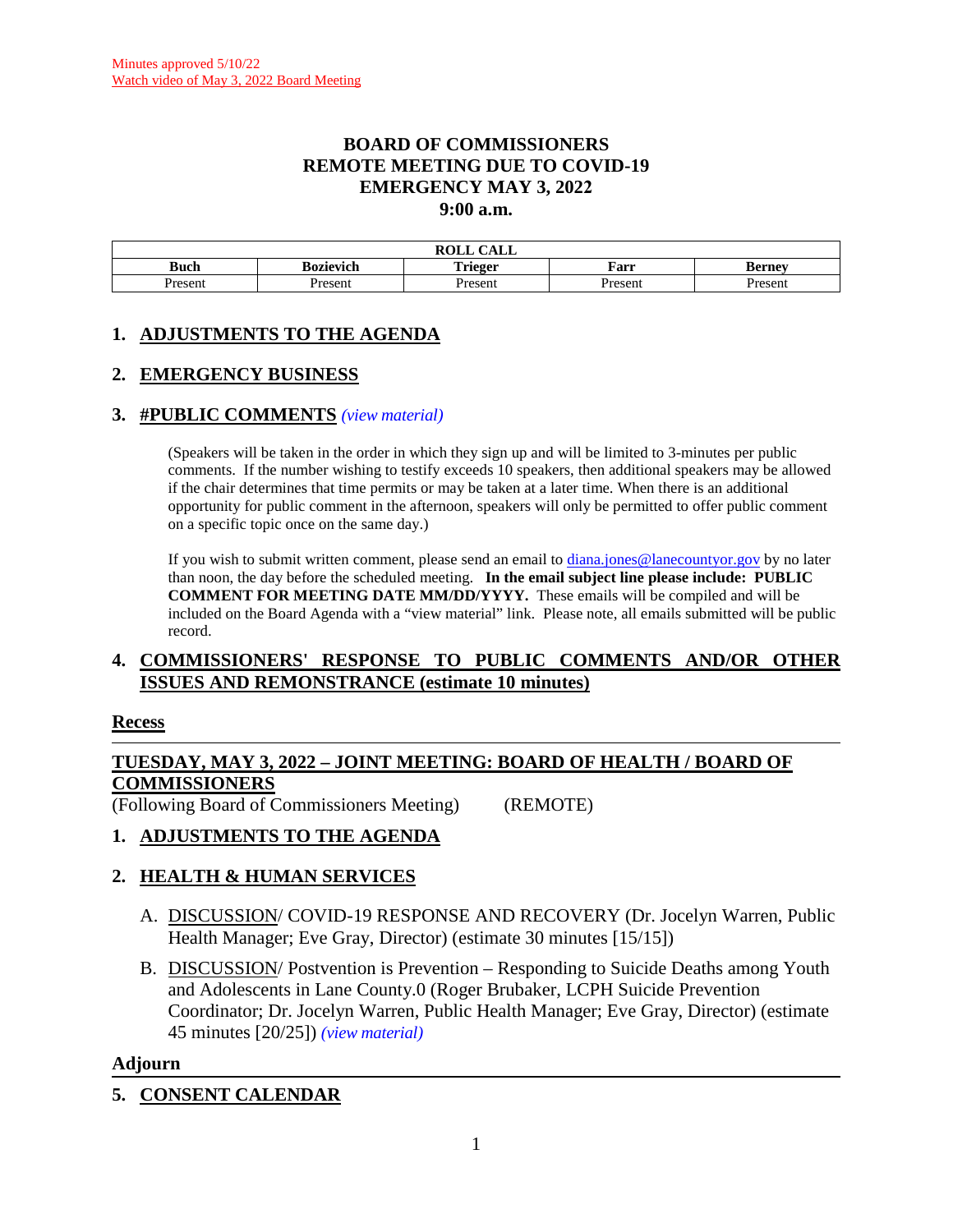(All items listed here are considered to be routine by the Board of Commissioners and will be enacted by one motion in the form listed below. There will be no separate discussion of these items. If discussion is desired, that item will be removed from the Consent Calendar and will be considered separately.)

BEGINNING OF CONSENT CALENDAR \* \* \* \* (estimate 2 minutes)

### A. COUNTY ADMINISTRATION

- Approval of minutes: 4/26/2022 *(view [material\)](http://www.lanecountyor.gov/UserFiles/Servers/Server_3585797/File/Government/BCC/2022/2022_AGENDAS/050322agenda/T.5.A.1.pdf)*
- ORDER 22-05-03-01/ In the Matter of Granting \$209,000 to Match Equal Contributions from Both the City of Eugene and Obie Companies for Safety, Access, and Mobility Improvements on the 500 Block of Pearl Street, and Authorizing the County Administrator to Enter into Any Agreements Related to the Proposed Project. (Jenna Cusimano, Management Analyst) *(view [material\)](http://www.lanecountyor.gov/UserFiles/Servers/Server_3585797/File/Government/BCC/2022/2022_AGENDAS/050322agenda/T.5.A.2.pdf)*
- ORDER 22-05-03-02/ In the Matter of Awarding a Contract to DLR Group for Upgrades to the Lane County Adult Correctional Facility and Delegating Authority to the County Administrator to Execute the Contract. (Janell Cottam, Sr. Management Analyst) *(view [material\)](http://www.lanecountyor.gov/UserFiles/Servers/Server_3585797/File/Government/BCC/2022/2022_AGENDAS/050322agenda/T.5.A.3.pdf)*

| <b>MOTION: Trieger</b>           |             |  |
|----------------------------------|-------------|--|
| <b>SECOND: Berney</b>            |             |  |
| VOTE                             |             |  |
| <b>Name</b>                      | <b>Vote</b> |  |
| Commissioner Jay Bozievich       | <b>YES</b>  |  |
| Commissioner Laurie Trieger      | <b>YES</b>  |  |
| Commissioner Pat Farr            | <b>YES</b>  |  |
| <b>Commissioner Joe Berney</b>   | YES.        |  |
| <b>Commissioner Heather Buch</b> | <b>YES</b>  |  |

#### END OF CONSENT CALENDAR \* \* \* \*

## **6. COUNTY COUNSEL**

A. Announcements

#### **7. COUNTY ADMINISTRATION**

- A. Announcements
- **8. EXECUTIVE SESSION as per ORS 192.660** (Remote Meeting)

#### **9. OTHER BUSINESS**

#### **10. Recess**

*During the COVID-19 global pandemic, the Board of Commissioners will be hosting their board meeting via webinar. To watch the live stream of the meeting, click [here](https://lanecounty.org/cms/One.aspx?portalId=3585881&pageId=7842434) – no*